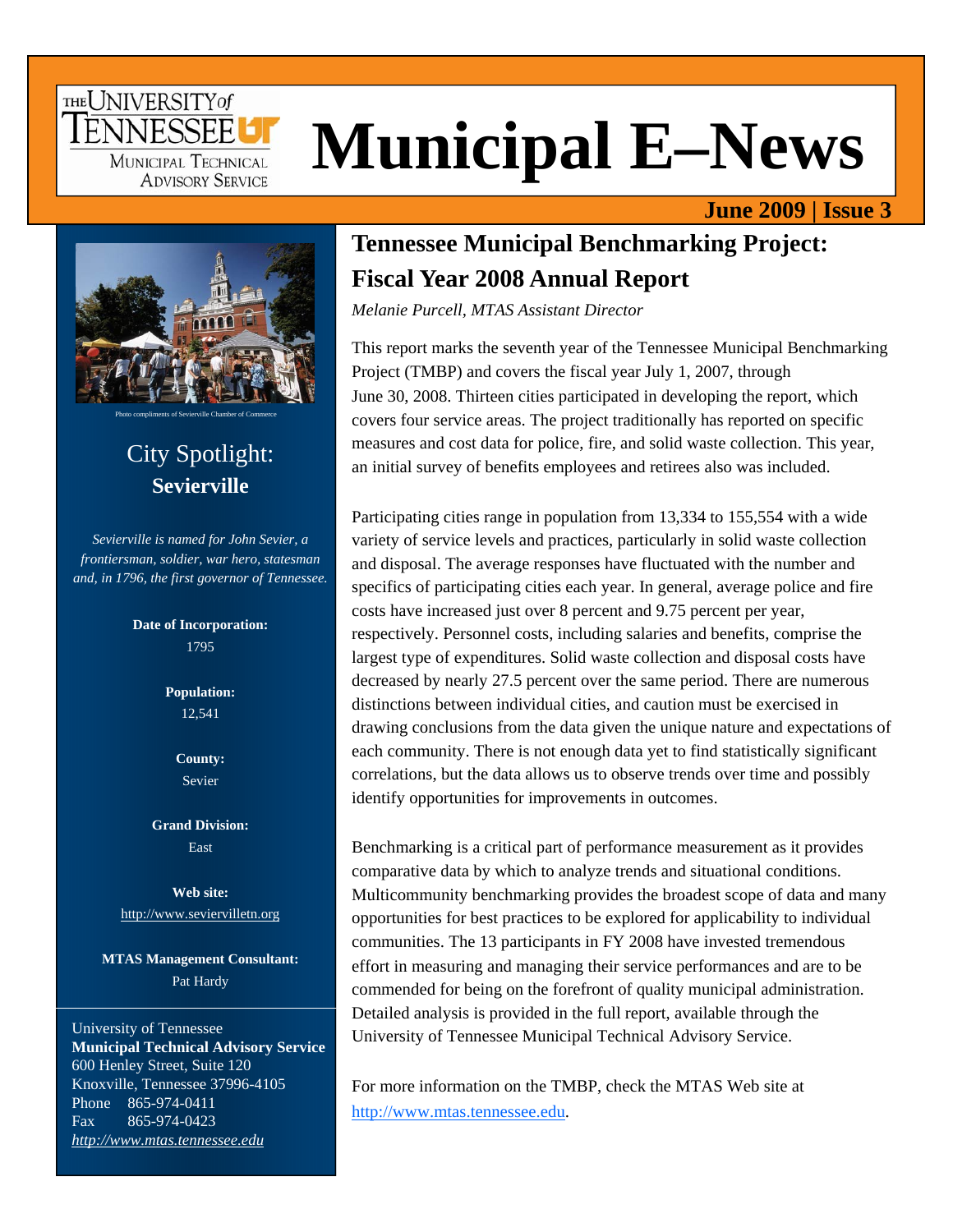# **An Idea You Can Use: "1-Stop Shop Development" For Plans Review in Carrollton, Texas**

*Ron Darden, MTAS Management Consultant* 

Time is of the essence for business relocations and expansions. The city plays a key role in the timing of projects that create jobs for the community. It is critical to all parties involved that a project be approved efficiently, resulting in an expeditious and predictable outcome. Carrollton, Texas, guarantees one-stop for a permit and a complete plan review within 11 days.

A business-friendly city, Carrollton ranks in the top cities in the region in creating the highest number of new jobs, the total new development square footage, and the number of businesses moving to town, including the expansion of current businesses.

To see how Carrollton provides the timely "1-Stop Shop," go to [http://www.cityofcarrollton.com/index.aspx?](http://www.cityofcarrollton.com/index.aspx?page=406) [page=406.](http://www.cityofcarrollton.com/index.aspx?page=406)

## **Training Consultant Ken Cox Leaves MTAS**

Over the past 16 months Ken Cox has worked on several MTAS training programs. During this time he has concentrated on the Certified Municipal Finance Officer (CMFO) Program, which is a collaborative



effort between MTAS and the state comptroller's office focused on educating our cities' financial officers.

From writing curriculum to designing tests, Cox has been instrumental in the successful launch of this new program. In his words, "I have never worked with a more talented and dedicated group of professionals. I am sure the CMFO program will succeed in meeting the needs of our finance officers across Tennessee."

With his departure on May 29, 2009, Cox will return to his life-long passion of technical education. We wish him the best in these endeavors and express our sincere appreciation for his substantial contributions to this important program.

For more information on the CMFO program, please contact your MTAS finance consultant.

# **MTAS Staff Highlight**

### **Meet Ron Darden, MTAS Management Consultant**

Ron Darden has served as a MTAS municipal management consultant for 7-1/2 years. He provides municipal consulting services to cities located in Davidson, Williamson, Maury, Marshal, Giles, Lawrence,



Wayne, Perry, Hickman, Lewis, and Humphries counties. Darden also coordinates the quarterly Middle Tennessee City Manager's meetings as well as the Middle Tennessee City Manager Internship Program.

A graduate of Middle Tennessee State University with a major in business management, Darden has held certifications in water distribution and wastewater collection systems. He is a graduate of the UT IPS Local Government Leadership Program. Prior to his public service career, Darden was a retail manager, a manufacturing plant manager and a general contractor with a BC classification.

Darden brings a broad range of municipal government experience to his position at MTAS. He has worked as city manager, city administrator, public works director and program coordinator. While serving as a two-term alderman operating under an executive committee system in Tullahoma, Tennessee, Darden served as chairman of the public safety, utility, street, sanitation, and recreation committees. He also served on a city finance committee during his terms as an alderman. While serving as a city administrator, was chairman of a development review committee using a one-stop permitting system.

While serving on a local government legislative board, Darden was a member of a regional planning commission, industrial development board, housing authority, airport authority, utility board, beer board, landfill commission and a consolidated communications commission. His experience includes serving as a member of the technical and executive

*[\(Continued on page 5\)](#page-4-0)*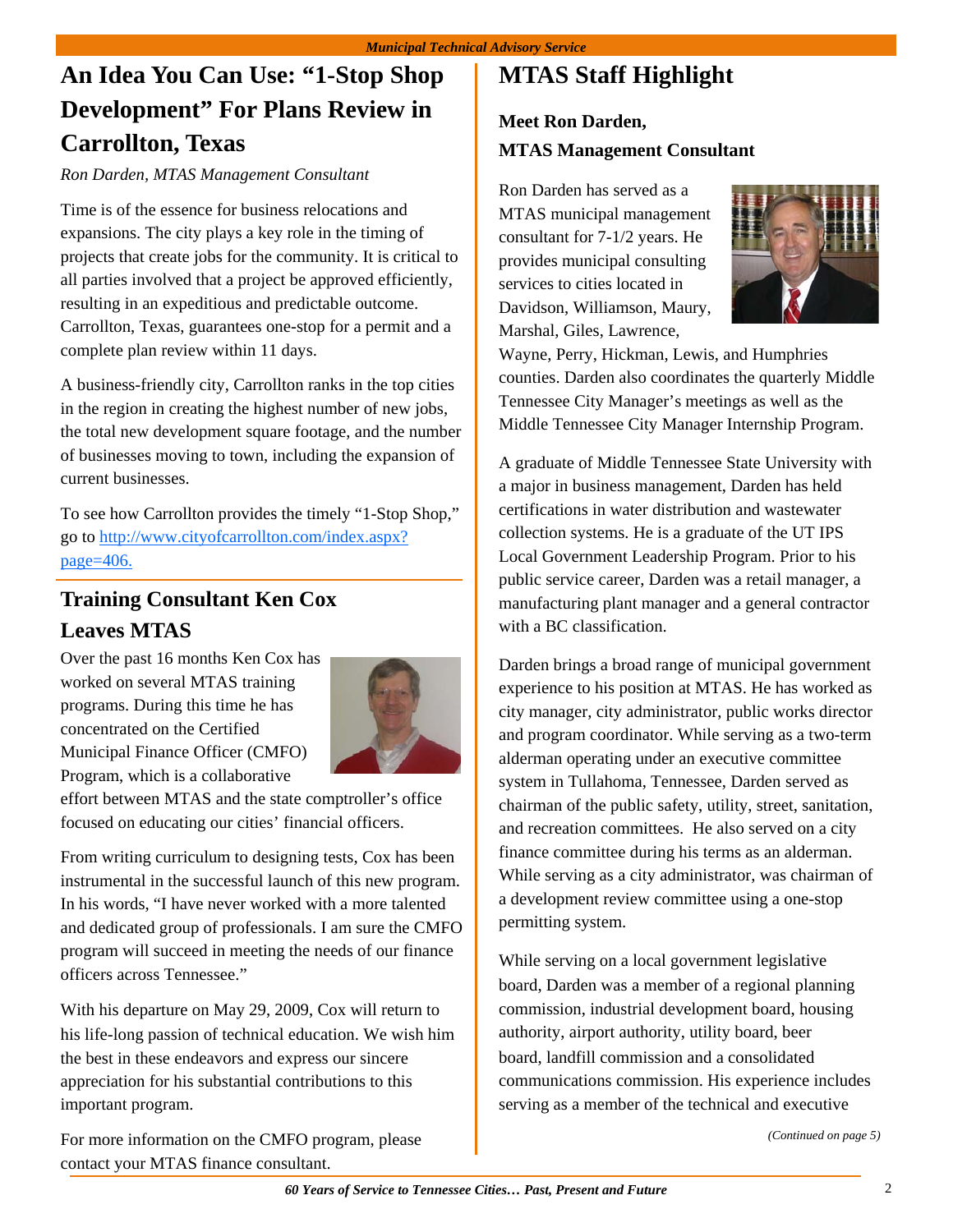# <span id="page-2-0"></span>**Have You Updated Your FMLA Policies?**

*Bonnie Curran, MTAS Human Resources Consultant* 

The Department of Labor's Wage and Hour Division has published the final rule under the Family and Medical Leave Act. The final rule, which took effect January 1, 2009 updates and clarifies FMLA regulations and includes revisions that come as part of the National Defense Authorization Act for FY 2008.

Here are some highlights of the changes, but note that this list is not all inclusive:

- *Serious Health Condition*: New regulations clarify that the patient must be incapacitated for more than three consecutive full calendar days and require continuing treatment, which means treatment on "two occasions" within first 30 days; the first visit must be within first seven days; and the treatment must include an "inperson" visit to a health care provider.
- *Chronic Health Condition*: Requires at least two inperson visits with health care provider in one year.
- *Next of Kin*: New regulations narrow definition of "next of kin."
- *Release of FMLA Claims*: Allows employees to release their past FMLA claims voluntarily without court or DOL interference.
- *Employer Notice Obligations*: Requires employees to follow employer's usual and customary call-in procedures (absent unusual circumstances).
- *New Medical Certification Forms*
- *Certification Deficiencies*: Requires the employer to notify the employee when medical certifications are incomplete or insufficient.
- *Clarification and Authentication of Medical Information*: Clarifies "who" and "when" the employer may contact a health care provider to obtain additional medical information.
- *Break-In-Service Rule*: Clarifies how an employer must credit months worked.
- *Caring for Family Member*: Employee requesting leave to care for a family member does not have to show that they are the only caregiver to care for the family member.

• *Qualifying Exigency Leave*: Clarified to apply only to National Guard and military Reserves. Does not apply to regular armed forces.

Contact MTAS HR Consultants Bonnie Curran at bonnie.curran@tennessee.edu or 615-532-4948, or Richard Stokes at richard.stokes@tennessee.edu or 615-532-4936 for more information.

# **Raising the Local Option Sales Tax in Cleveland, Tennessee**

*Janice Casteel, City Manager, Cleveland, Tennessee, and Margaret Norris, MTAS Management Consultant* 

When cities would like to raise the local option sales tax, they must take the issue to the voters for approval, as dictated by T.C.A. § 67-6-706. The city of Cleveland desired to increase its sales tax to the allowed 2.75 percent maximum and launched an educational effort for approval of the initiative.

Cities are not permitted to spend money advertising for an election campaign, so the city manager spoke with civic clubs, school organizations, and anyone else who would listen to educate voters on why the increase was needed and what the city would do with the money. The city tied the 0.5 percent tax increase to capital projects and equipment, not salaries and operational expenses.

Additionally, it was stressed that the extra tax would be 25 cents for every \$50 spent, and even on the most expensive purchases, the tax would be no more than an additional \$8.

The city also partnered with the city school system and agreed to give one-third of the additional revenue to the schools as long as the county's sales tax rate was below the city's rate. The schools were instrumental in helping the initiative pass.

Furthermore, the city encouraged voter registration and voter turnout for the special election. In the end, the measure passed with 1,235 voting FOR the increase and 937 voting AGAINST the increase.

The city of Cleveland has provided sample documents related to this campaign. Click here to view documents: [Referendum materials](http://www.mtas.tennessee.edu/KnowledgeBase.nsf/0/D546DBDF07ED09B0852575B3005E5296?OpenDocument) | [Brochure](http://www.mtas.tennessee.edu/KnowledgeBase.nsf/0/BC383601C48BD35985256E0C006F099E?OpenDocument)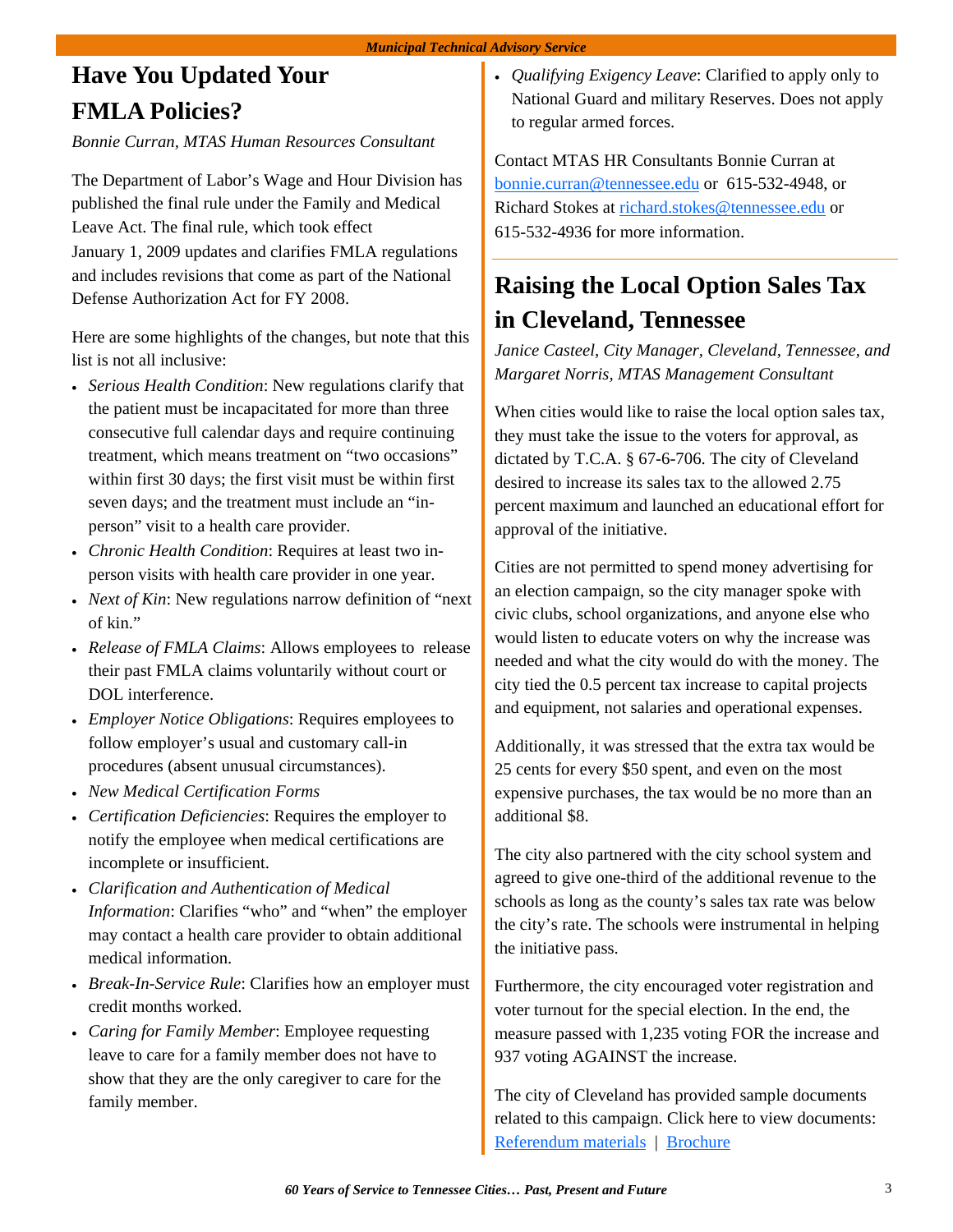## **In the Courts …**

*Dennis Huffer, MTAS Legal Consultant* 

#### *Scrap metal dealers denied preliminary injunction against ordinance*

Memphis scrap metal dealers are not entitled to an injunction against enforcement of a Memphis ordinance regulating scrap dealers. Among its requirements, scrap dealers must tag and hold scrap metal they acquire for 10 days. The court held that the scrap dealers were unlikely to prevail on the merits of their claims that the ordinance was a burden in interstate commerce, among other constitutional claims. *Tennessee Scrap Recyclers Association v. Bredesen,* 556 F.3d 442 (6<sup>th</sup> Cir. 2009).

#### *City's revocation of towing license upheld*

Federal law does not pre-empt local towing regulations requiring display of the local wrecker permit and the amount of the drop fee, and city's revocation of the license for these violations is upheld. *City Towing & Transport Inc. v. Metropolitan Government of Nashville and Davidson County* (Tenn. Ct. App. Feb 3, 2009).

## **From the Attorney General …**

*Josh Jones, MTAS Legal Consultant* 

*Opinion No. 09-34:* Suggests that a police officer has the authority to cite the operator of a motor vehicle for operating the motor vehicle in an unsafe manner caused by using a cell phone or other handheld device.

*Opinion No. 09-38:* Clarifies that there is no statutory authority for a local government to hold an advisory referendum election on the question of instituting the Property Tax Freeze Act of 2007.

*Opinion No. 09-40:* Concludes that records showing the amount of inspection fees paid by each retail liquor store in a municipality are open for public inspection.

*Opinion No. 09-41:* Opines that the sale of beer to a minor or person not presenting proper identification does not rise to the level of "baseness, vileness, or depravity" required for an offense to be classified as a crime involving moral turpitude.

## **Tennessee Renewable Energy and Economic Development Council**

*Warren Nevad, MTAS Management Consultant* 

The Tennessee Renewable Energy and Economic Development Council (Council) is a newly formed statewide nonprofit organization chartered to promote renewable energy and economic development opportunities for communities across Tennessee. The founding members of the Council executive committee include mayors of Pikeville (Bledsoe), Crossville (Cumberland), Gainesboro (Jackson) and a Graysville (Rhea) commissioner.

MTAS and McBee Bailey & Associates assisted the Council with developing its bylaws. University of Tennessee President Emeritus Dr. Joe Johnson is chairman of the Council's advisory board. The Council plans to become an active resource by collaborating with the state and private industries on biodiesel production and recycling programs, cellulosic ethanol commercialization, and solar and wind energy development.

The Council's work is important for Tennessee and its agricultural industries to demonstrate national leadership by actively promoting and investing in renewable energy. The work the Council has undertaken is essential to bridge the gap between the investments already made in our state and the additional networking, coordination, facilitation and market development needed to ensure successful development of renewable energy as an industry and create jobs for Tennesseans.

The Council will hold its first meeting on June 10, at 10 a.m. at Fall Creek Falls State Park in Pikeville, Tennessee.

Please contact Warren Nevad, MTAS Municipal Management Consultant, at warren.nevad@tennessee.edu or 865-974-9839 if you are interested in joining the Council or seeking more information.

#### *Mission:*

*The mission of the Council is to provide leadership and promote renewable energy and economic development by connecting technology and energy with sustainable rural economic development through a regional network of local communities that actively provide assistance, share ideas, resources and information.*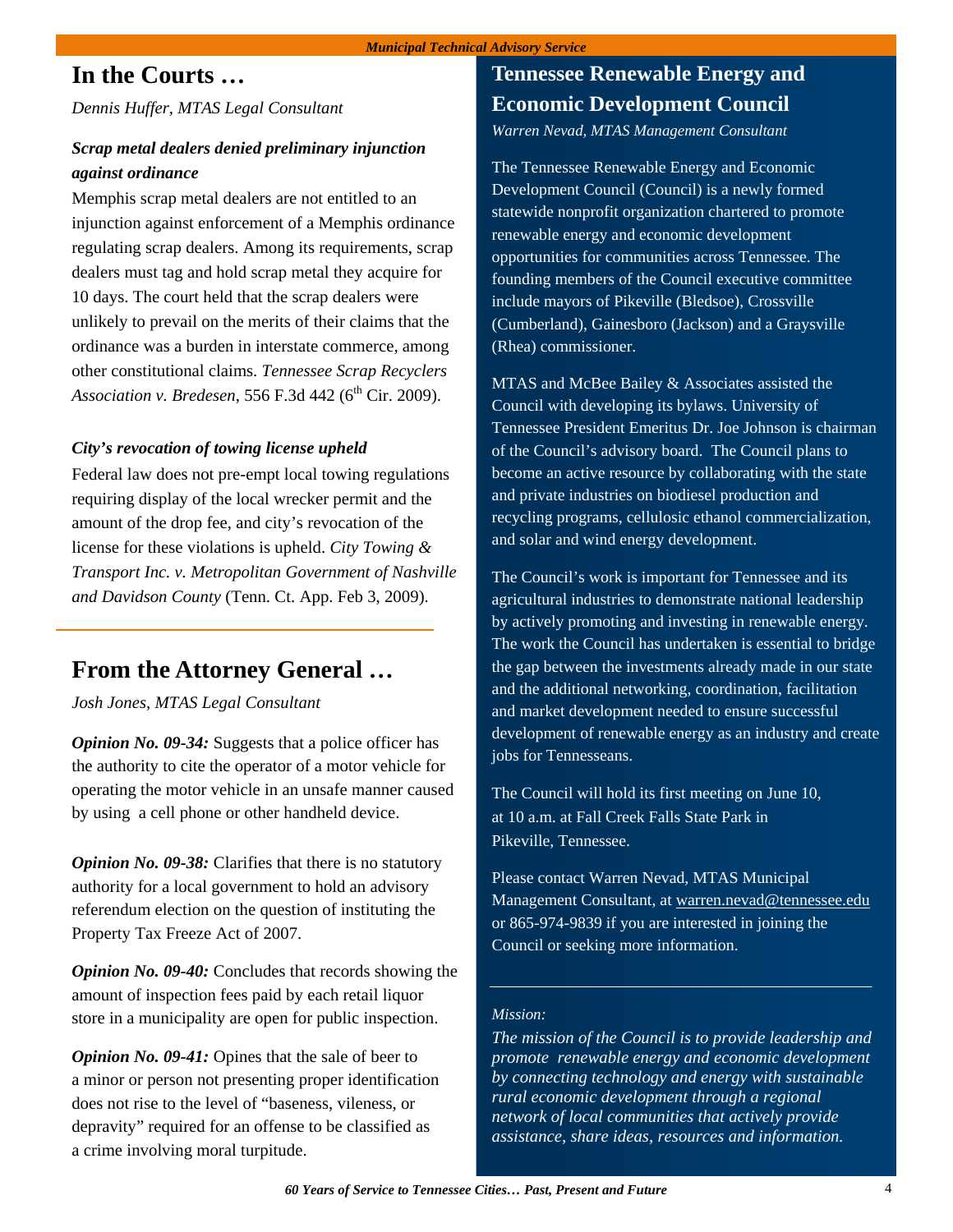# <span id="page-4-0"></span>**Chattanooga Employees Complete MMA Level III Practicum Work**

#### *Gary Petree, MTAS Training Consultant*

Eighteen city of Chattanooga employees completed their practicum work on April 30, 2009, to become the first group of employees from that city to earn the MTAS Municipal Management Academy (MMA) Level III certificate. The practicum serves as a capstone event for MMA participants.

It requires an application of knowledge and skills covered in previous MMA training sessions, and it requires teamwork in a group effort focused on improving public service to citizens or improving the public service work environment. The practicum process provides an opportunity for participants to showcase their interest and ability to serve in levels of greater responsibility.

Level III training started with sessions on project management, budget and finance, performance measurement, and several brainstorming sessions to identify and hone ideas for practicum work. The brainstorming generated 24 ideas for ways to direct their efforts toward improving service to the citizens of Chattanooga. Four ideas were finally chosen, and groups of participants formed to work on each one. Since 17 of the participants in the first Level III group were from the Chattanooga Police Department, all of the practicum work focused on law enforcement issues.

Three of the four groups focused their work on crime prevention. Their efforts yielded a plan to provide support and assistance to victim participation in parole hearings, a system to access DMV information to help crack down on suspended and revoked license offenders, and a witness information training program to help bank and small business employees cope with an armed robbery scenario. The fourth group developed a new department policy and program to promote health and wellness through fitness standards for police officers.

Only one of the 18 participants came from outside the police department. Liz Henley is the city's 311 call center coordinator. She said, "At first I didn't think I wanted to get involved with this level since it was going to be longer classes and more work, but it was a great

learning experience and I appreciate the opportunity I had to participate. I have always appreciated the police department, but now I have a better understanding of their thoughts and concerns." Only three other cities in Tennessee have employees who have completed Level III: Dyersburg, Franklin and Johnson City.

For information contact Gary Petree at gary.petree@tennessee.edu or 865-974-9830.

#### *(Darden continued from page 2)*

committees of both the Metropolitan-Nashville and Chattanooga Metropolitan Planning Organizations focusing on transportation planning. While serving as a city manager in the Chattanooga area, Darden was a member of the Chattanooga/Hamilton County Growth Coordinating Committee, chairman of the Chattanooga/Hamilton County Joint Economic and Community Development Board, and co-chairman of the Chattanooga Tax Equity Committee.

Darden served in the U.S. Army Medical Service during the Vietnam War. His hobbies include gardening, fishing, hunting, and reading. Darden and his wife, Judy, reside in Murfreesboro.

Darden may be contacted at ron.darden@tennessee.edu or at 615-532-4942.

## **MTAS Training Classes and Events**

#### **Certified Municipal Finance Officer Program Governmental Accounting II**

| <b>Spring Hill</b> | June 2    |
|--------------------|-----------|
| McMinnville        | June $10$ |
| Athens             | June $10$ |
| Jackson            | June $10$ |
| <b>White House</b> | June 17   |
| Morristown         | June 17   |
| Jackson            | June 18   |

**Elected Officials Alumni Event**  ChattanoogaJune 13

For more information , please visit the MTAS Web site at http://www.mtas.tennessee.edu.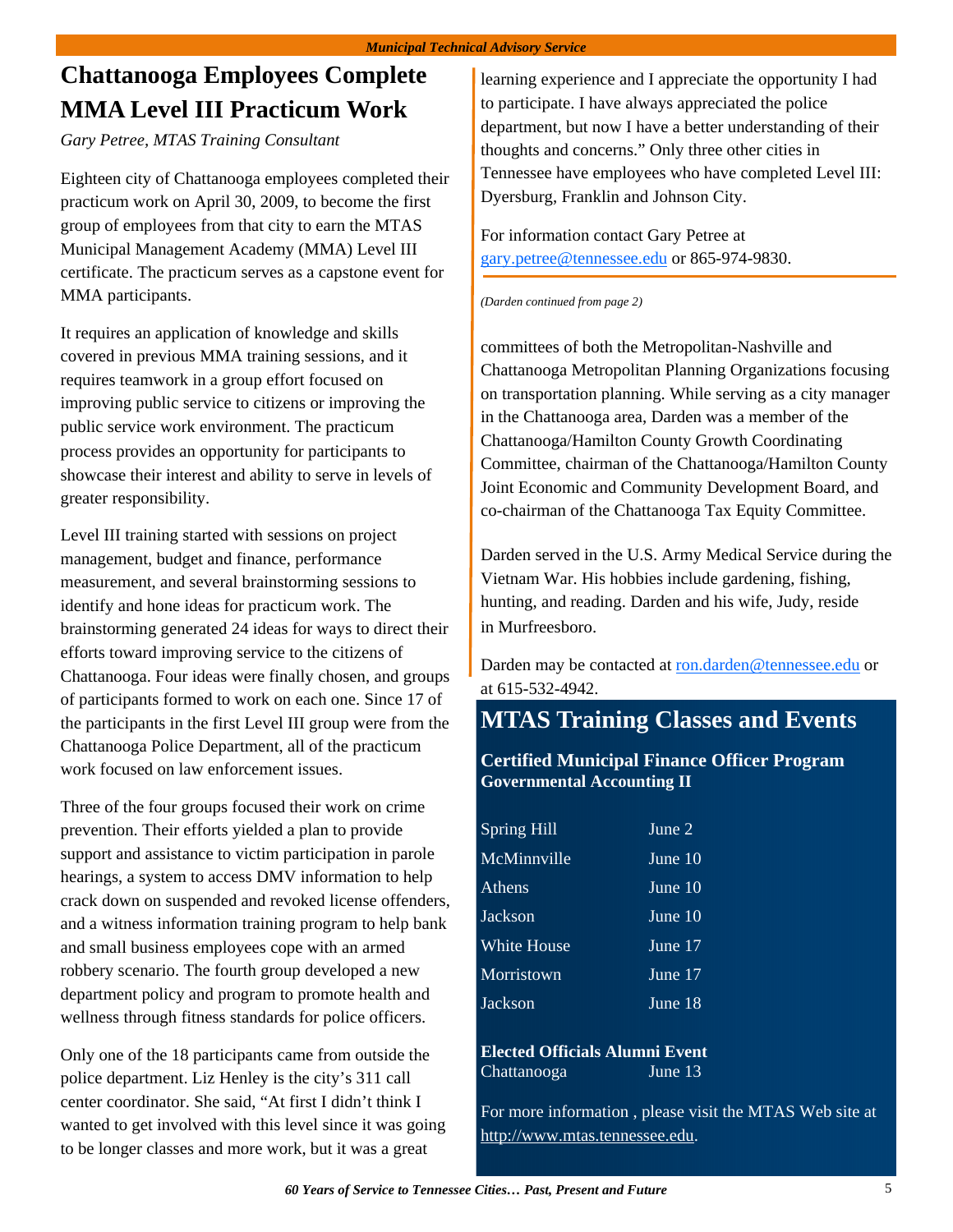# **TAMCAR April 2009 Spring Institute and Academy**

*Kurt Frederick, MTAS Training Consultant and TAMCAR Institute Director* 

The Tennessee Association of Municipal Clerks and Recorders (TAMCAR) celebrated its fifth year of the combined Institute and Academy May 5 through 8, 2009, at the Cool Springs Embassy Suites in Franklin, Tennessee.

Each year TAMCAR provides the Academy and Institute in the spring and in the fall. This spring there were 120 participants from across the state. Institute participants received 17.5 hours toward their state and international certification requirements, and Academy participants receive 13.5 hours toward state and international certification.

Sessions related directly to the position of city clerk and recorder and covered topics ranging from open records law to local government budget issues.

Attendees who completed six institutes providing the required educational hours for state certification are pictured below:



*Anita Hughes (Lakeland), Arlene Presley (Lafayette), Christie Odenwald (White House), Bobbie Matlock (Savannah), Roseanne Peppers (Smyrna), and Shirley Dancy, Gates City Recorder and TAMCAR President.* 

For more information regarding the Institute or Academy, contact Kurt Frederick, TAMCAR Institute Director, 615-253-6385 or http://www.tamcar.org.

## **New Resources for Cities**

Each item below is also a hyperlink that will take you to the actual document on the MTAS Web site.

# **Local Option Sales Tax Referendum Materials**

*Janice Casteel, City Manager, Cleveland, Tennessee, and Margaret Norris, MTAS Management Consultant*  [Referendum materials](http://www.mtas.tennessee.edu/KnowledgeBase.nsf/0/D546DBDF07ED09B0852575B3005E5296?OpenDocument) | [Information brochure](http://www.mtas.tennessee.edu/KnowledgeBase.nsf/0/BC383601C48BD35985256E0C006F099E?OpenDocument) (See article on [page 3](#page-2-0) of this newsletter for more information)

## **[Hiring a City Manager](http://www.mtas.tennessee.edu/KnowledgeBase.nsf/0/75D8BD8040D2C18E85257558005720BC?OpenDocument)**

*Margaret Norris, MTAS Management Consultant*  MTAS was asked for assistance in hiring a replacement city manager. These materials include an evaluation system for council members to review the cover letters and resumes.

## **[City Judge Appointment Procedures](http://www.mtas.tennessee.edu/KnowledgeBase.nsf/0/E287CE9644D0CD80852575A1006B9F5C?OpenDocument)  from the City of Brentwood**

The city of Brentwood has provided these materials to assist other cities in standardizing their appointment procedures for city judges. Items include city judge application, a resolution for appointing a judge, and overview of the Brentwood Municipal Court.

## **[Sample RFP: Automated Fixed Speed](http://www.mtas.tennessee.edu/KnowledgeBase.nsf/0/5FFE1E417DED8D2F8525755800522521?OpenDocument)  Photo Enforcement Program**

*Gail Cook, MTAS Finance Consultant* 

A request for proposal for an automated fixed speed photo enforcement program developed by MTAS for the city of Bluff City.

Remember that all of our newly produced and acquired materials can viewed each month on the MTAS Web site at http://www.mtas.tennessee.edu.

If you would like to receive our monthly list of new materials via e-mail, please contact Becky Smeltzer, MTAS Technical Services Librarian, at becky.smeltzer@tennessee.edu.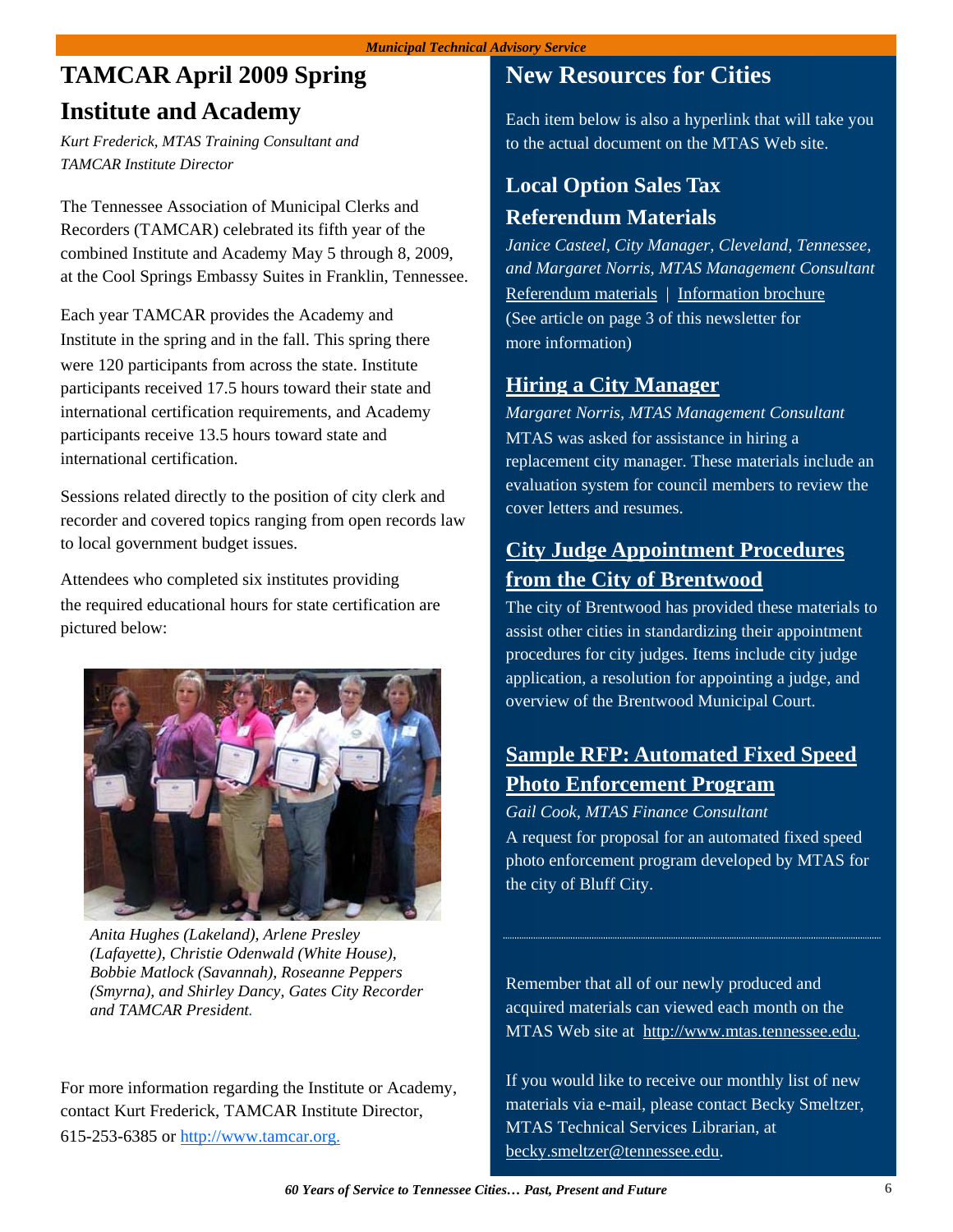# **Elected Officials Academy Level 1 and Level 2 in Norris, Tennessee**

*Margaret Norris, MTAS Management Consultant* 

A group of local elected officials gathered at the Norris city hall over the last three months to learn about the



Standing left to right: Wayne Jessie, Tazewell; Tim Hester, Jack Black and Chris Mitchell, Norris. Seated left to right: Sheila Buckner, Luttrell; Vickie Heatherly, Caryville; Loy Johnson and Joy Wilson, Norris.

government, city charters, codes, ordinances, open records, local government finance, ethics, open meetings, and economic development. A majority of these Level I participants were willing to return for EOA Level II. One city representative had to decline attending, but Joe Gallagher, an alderman from Louisville, was eager to fill that

slot. The participants attended

basics of city government and their role in leading their municipalities. Representatives from the cities of Norris, Tazewell, Caryville and Luttrell completed Elected Officials Academy (EOA) Level I on April 9 after meeting for five consecutive Thursday evenings. They learned about the foundations and structures of local



Standing left to right: Joe Gallagher, Louisville; Chris Mitchell and Jack Black, Norris; and Wayne Jessie, Tazewell. Seated left to right: Joy Wilson, Norris; Vickie Heatherly, Caryville; and Loy Johnson, Norris.

courses on risk management, personnel, parks and recreation, police, fire, planning and zoning, public works, and a capstone course on resources and tools available to elected officials. These dedicated public servants deserve commendation for their eagerness to learn and devotion to the job.

#### **Comments from Attendees**

"This course is invaluable to all municipal leaders. The context was relevant, stimulating and highly applicable to my job in the city government. Without question this course should be required for all municipal officials. Fulfilling your responsibilities in city government is

*[\(Continued on page 8\)](#page-7-0)* 

## **IPS Agencies Share Emergency Service Expertise**

*Queena Jones, IPS Information Specialist* 

Law enforcement personnel; fire and emergency medical service first responders; and city, county, and university administrators met in April at the University of Tennessee, Knoxville, for a homeland security exercise involving a simulated shooting and bombing on campus.

While more than 150 people went through a scenario's timeline and discussed probable response tactics, area hospitals and medical responders simulated the



treatment of more than 250 student victims in a functional emergency exercise. UT Medical Center received the largest influx of student "victims," who were health science students and their teachers from area high schools.

The exercises were designed to assess the level of preparedness of Knoxville-area emergency responders by testing plans, protocols and response in dealing with mass injuries and casualties.

The drill was coordinated by Tennessee Homeland Security District 2, the UT Municipal Technical Advisory Service (MTAS) and the Federal Bureau of Investigation (FBI), Knoxville Field Office.

**Gary West, MTAS' fire management consultant**, was the lead facilitator for the tabletop discussions that included groups of police, fire and emergency medical service first responders, UT administrators and communications staff, 911 dispatchers, city and county officials, local hospitals, and state and federal agencies such as the FBI.

Mike Hill and Deidra Phillips of the UT Law Enforcement Innovation Center facilitated the discussions among the law enforcement group. **Rex Barton, MTAS' police management consultant,** Kevin Lauer of the UT County Technical Assistance Service (CTAS) and Walter Idol of the UT Center for Industrial Services (CIS) were *[\(Continued on page 8\)](#page-7-0)*